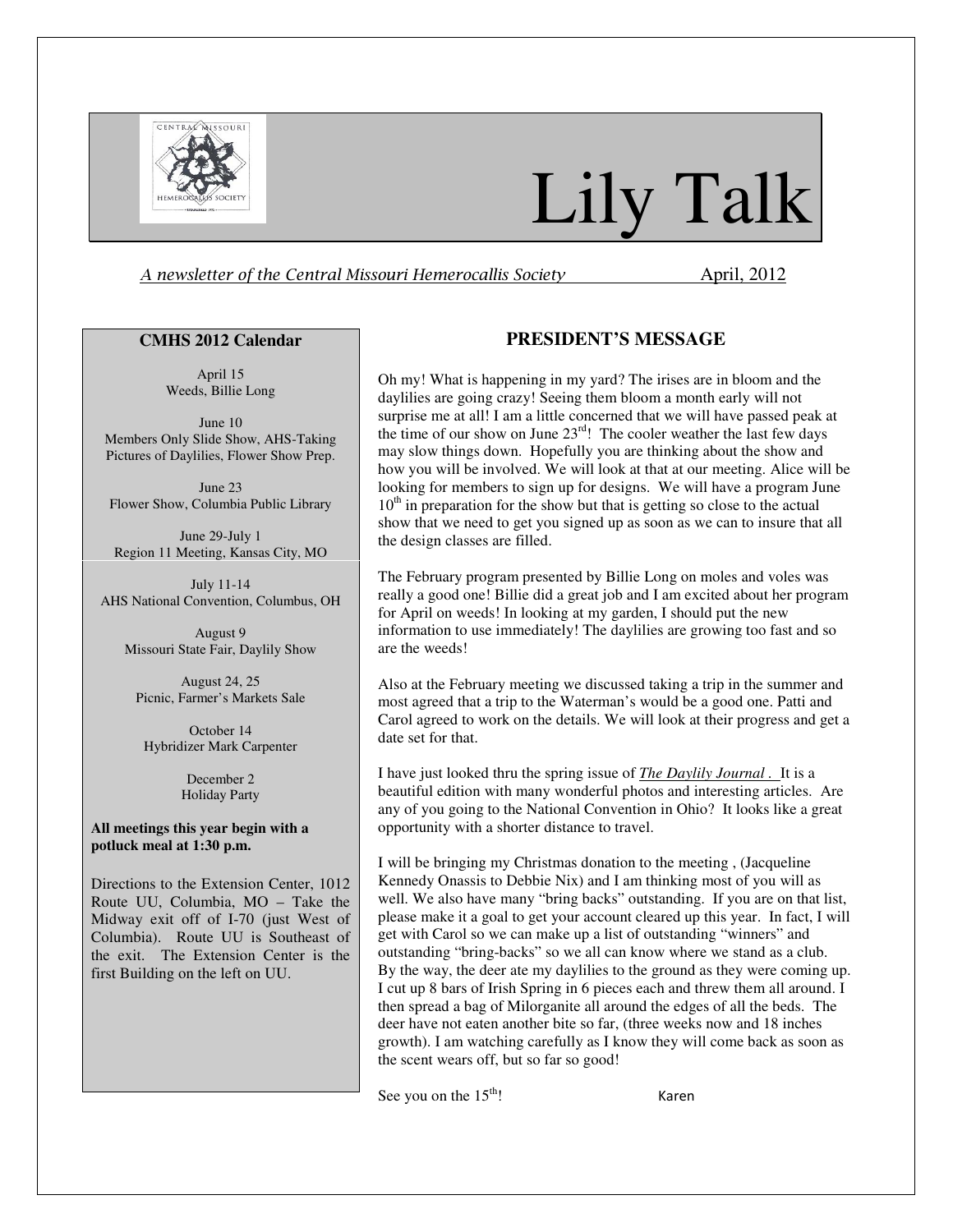**You know you are a Gardening Fanatic when… You like the smell of horse manure better than Chanel.**  Just an FYI…for those of you that like iris…The Show Me Iris Society will be having an American Iris Society Show "Over the Rainbow" on Saturday, May 19 at the Columbia Public Library. It is open to the public from 12:00 Noon to 4:00 P.M.

## **Weeds by Billie Long**

Billie Long, who wowed us with her knowledge of moles and voles in February will give a presentation on weeds. Billie is an Emeritus Advanced Master in Wisconsin and is two years from achieving the same status here in Missouri.

## **CMHS Flower Show, June 23**

Will be held at the Columbia Public Library, as usual. We will need volunteers for committee positions at this meeting. There will again be a photo display/contest with Nancy Rold in charge. If there is interest, we will have Open Gardens on June 24, The show theme will be "The Year of the Dragon "- Alice

## **Central Missouri Hemerocallis Society Business Meeting Minutes February 12, 2012**

The meeting was called to order by President, Karen Blackmore.

#### **Minutes**

Previous minutes were approved as published in the last newsletter.

#### **New Business**

Karen Blackmore thanked Edyth Jenkins for her work on the 2012 member's handbook.

Blaise Brazos has programs planned for the new year. The program for the April meeting will be presented by Billie Long. She will be discussing Weeds.

Nancy Rold will be sending articles to the MOKANOK publication.

## **Upcoming meetings**

The Winter Gathering will be Feb.17-19 in Tulsa, OK. Clarice Brown and Jesse Emmons plan to attend.

The regional meeting will be June 30-July 1 at the Hilton Garden Inn in Independence, MO.

The national meeting will be July 11-14 in Columbus, Ohio. Carol Schultz may be attending. Applications for the event can be obtained from the daylily journal. Registration for adults is \$229.00 if paid by April  $30<sup>th</sup>$ . Youth registration is \$129.00. Applications are also available from the internet.

The annual flower show will be June 23 at the Columbia Public Library.

### **Summer trip**